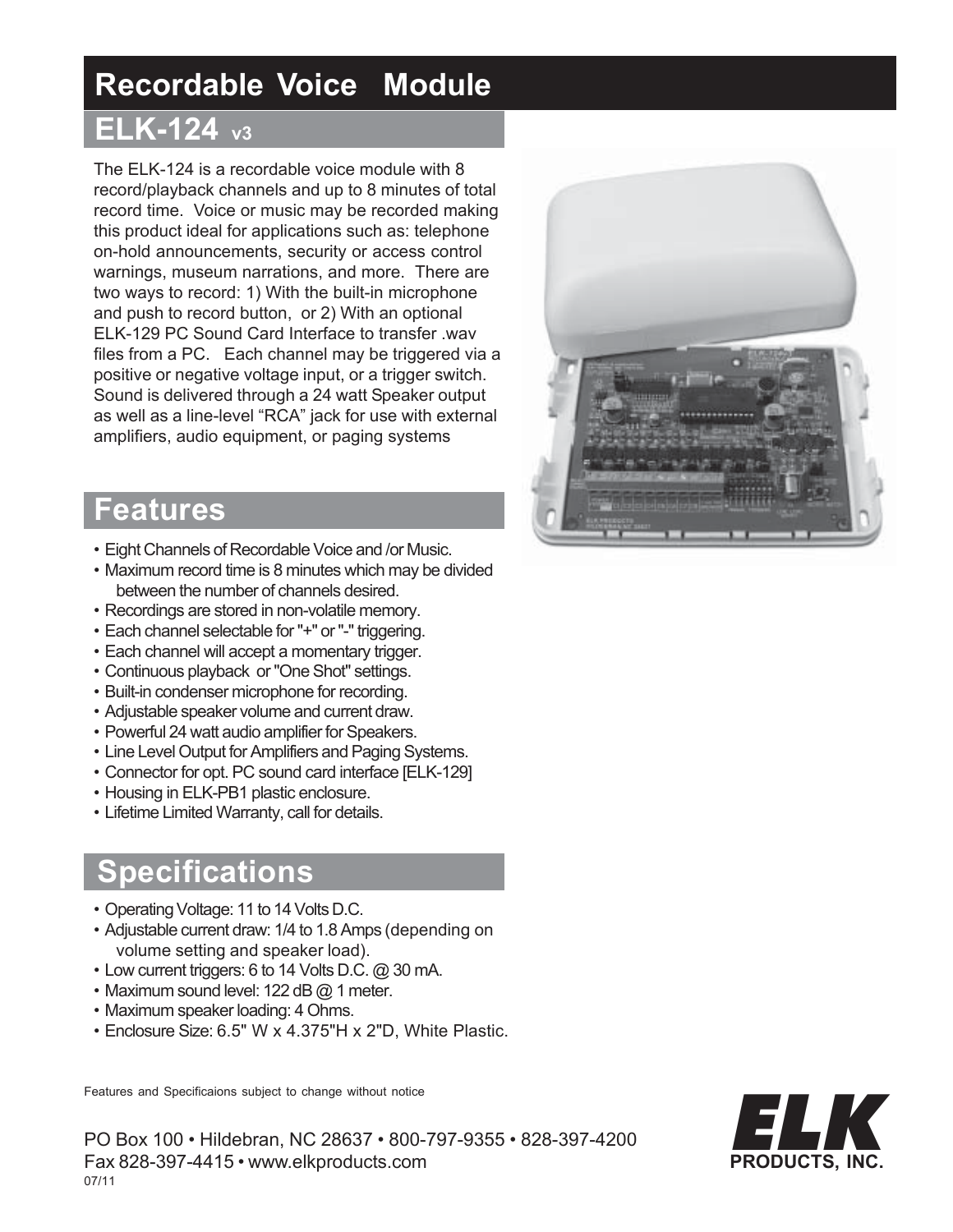# **Instructions ELK-124 v3**

All 8 channels of the ELK-124 are recordable and can hold up to 1 minute of message each. Two or more channels can be combined into longer messages up to the combined maximum of 8 minutes. The recordings are stored in non-volatile memory and may be re-recorded as needed. Each channel may be activated by a Positive (+11 to 14 Volts DC) or by a Negative (pull to ground) trigger supplied from a control panel or other switched source. Channels are individually jumper selectable for Positive or Negative trigger input source. Voice messages are stored in non-volatile memory and may be re-recorded as needed.

### **Connections**

#### **Power Connections**

- **[+12V]** Connect a 12VDC power source to the +12V and NEG terminals.
- **[NEG]** Operating voltage range is 11 to 14VDC, and the max. operating current may reach 1.8 Amps depending on the speaker load and the volume level selected. By connecting the ELK-124 to a full time power source the individual channels may be tripped with either a Pos or Neg input, and the trigger source may be low curren and low voltage.

#### **Channel Trigger Inputs ( 8 total )**

- **[C1]** These inputs are used for activating each of the respective
- **thru** recorded channels. Each input may be jumper selected so that
- **[C8]** the trip input is either a positive or negative. Refer to the Channel Polarity Jumpers located above each terminal.

To trip with a positve voltage set the Channel Polarity jumper to "+" and apply + 12 Volts DC. Make certain that the NEG power

connection is connected to the power source.

To trip with a negative voltage set the Channel Polarity jumper to "-" and apply - 12 Volts DC. Make certain that the +12v power connection is connected to the power source.

#### **Speaker Connection**

Connect to 1 or more 8 Ohm speakers. WARNING: The Max. combined total load on this output must not exceed 4 Ohms.

#### **Jumper Options**

- **JP1) MIC**, for recording with the on board microphone. **PRG**, for recording with the ELK-129 computer interface.
- **JP2) REPEAT**, permits the voice channel to repeatedly play for as long as the channel input is activated. **1SHOT**, restricts playback of a voice channel to only once per activation cycle. The channel activation must be removed and then re-applied before the message will be allowed to play again.
- **JP3) ENABLE**, enables the record pushbutton switch. **DISABLE**, disables the record pushbutton switch and prevents accidental recording.
- **JP4)** <60, REC led flashes when 60 secs is reached. This helps prevent messages from accidentally overflowing into the next channel.

**>60**, enables recording of messages greater than 60 seconds with message recording overflowing into the next channel.

#### **Activating The Voice Channels (Playback)**

Continuous (maintained) trigger: Apply a positive (+) 11 to 14 Vdc to terminal **C1** for Channel 1, terminal **C2** for Channel 2, etc. The message will playback for as long as the power is applied, provided Jumper **JP2** ("**1SHOT - REPEAT**") is in the **REPEAT** position.

Momentary trigger: Connecting terminals **+12V** and **Neg** to a constant (+) 11 to 14 Vdc power source allows channels to playback with a momentary trigger input voltage. Most current is drawn from the constant power source. Current draw from the input triggers will be approximately 30 mA. In the momentary trigger mode each message is played through to the end (one cycle).

#### **Voice Record Time**

If jumper **JP4** is in the **<60** position, the maximum record time is 60 seconds per channel. In the **>60** position, messages longer than 60 seconds may be recorded by overflowing the message into the next available channel. When this occurs, the next "overflow" channel cannot be used as a recordable channel. Any attempt to record a message into that next channel will automatically overwrite and destroy the overflow part of the previous channel's message. **Note:** If the maximum record time is reached or exceeded, the red **REC/EOM** LED will start blinking to indicate that recording time has halted.

#### **Volume and Current Adjust**

Turning the **Volume** knob clockwise will increase the output volume. The louder the volume, the higher the current draw. The volume and current draw may be adjusted to match the current capability of the power source.

#### **Options for Playback of the Voice Channels**

The switches marked "**Manual Triggers"** are provided for programming and for user convenience where manual activation of the channel(s) may be desired. A constant power source must be connected to +12V and NEG terminals in order to use these switches.

#### **Recording Voice Messages**

Messages may be recorded from the on-board microphone, or from a PC with a sound card and an ELK-129 interface.

To record from the onboard microphone place Jumper **JP1** in the **MIC** position, **JP2** in the **REPEAT** position, and **JP3** in the **RECORD** position. If the message will be longer than 60 seconds, place **JP4** in the **>60** position. Activate the desired channel either by using the on-board DIP switches(requires power to be connected to +12V and NEG terminals) or by applying +12 Volts DC to the desired input (**C1, thru C8**). The current message (if any) will start to play. While it is playing, press and hold the record switch **SW1** and speak clearly into the on-board microphone. Note that the RECORD/EOM LED should light before you begin speaking. To minimize any noise, gently release **SW1** after speaking. The new message will immediately be played. To stop the playback turn off the channel switch or remove the trigger voltage. To re-record the message, or to record another channel, repeat the above procedure.

To record with the ELK-129 sound card interface place Jumper **JP1** in the **PRG** position, and **JP2** in the **REPEAT** position. If the message will be longer than 60 seconds, place **JP4** in the **>60** position. Plug the ELK-129 five pin ribbon cable into Programmer Connector J1. Power the ELK-129 and move the SW1 slide switch to **CH1**(this will provide power to the ELK-124). Select the channel to record with the on-board DIP switch. Follow the instructions for the ELK-129, Play a "scripted" WAV.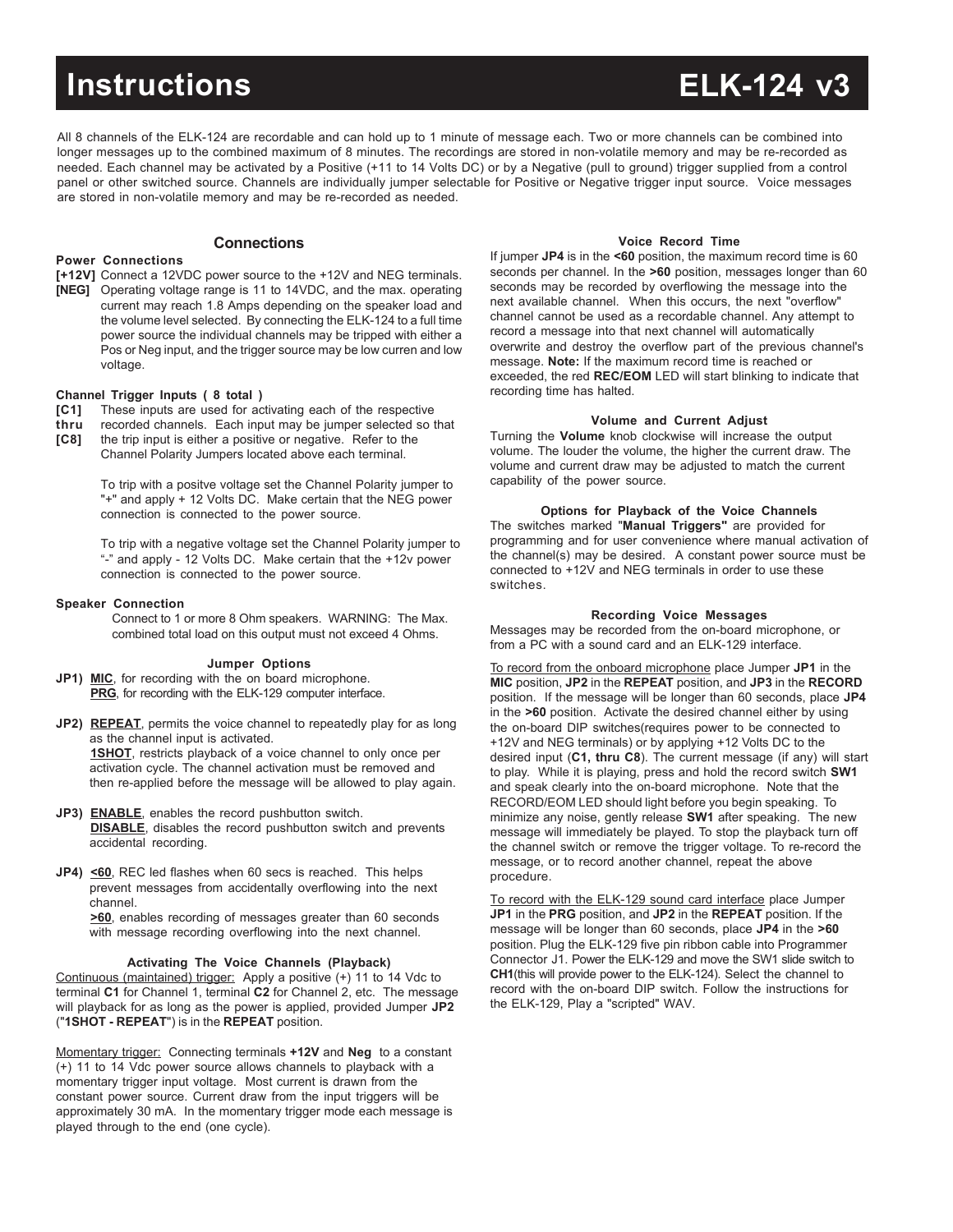## **Installation & Hookup Examples ELK-124 v3**

### **Basic Hookup**

Only a +12 Volt D.C. power source is needed to play any of the 8 channels. In this configuration, the playback will stop as soon as power is removed from channel C1 since the ELK-124's power terminal (+12V) is not connected to +12V. Set the Channel Polarity jumpers to "+" for each channel that will be activated with positive voltage.



### **Momentary or Low Current Trigger Method alarm outputs capable of 30 mA.**

The operating current is drawn from the constant +12 Volts DC power source. The channel trigger terminals draw only 30 mA each from the control alarm outputs. Messages play through to the end in this configuration.



#### **Hookup to a Security Control with a Switched Positive "+" Alarm Output**



This method is for Controls that switch their **positive** alarm output. The alarm output plays Channel 1 while Programmable Outputs can be used to play Fire, Police, or Medical messages.

**Hookup to a Security Control with a Switched Negative "-" Alarm Output**



**C5** 

This method is for Controls that switch their **negative** alarm output. The alarm output plays Channel 1 while Programmable Outputs can be used to play Fire, Police, or Medical messages.